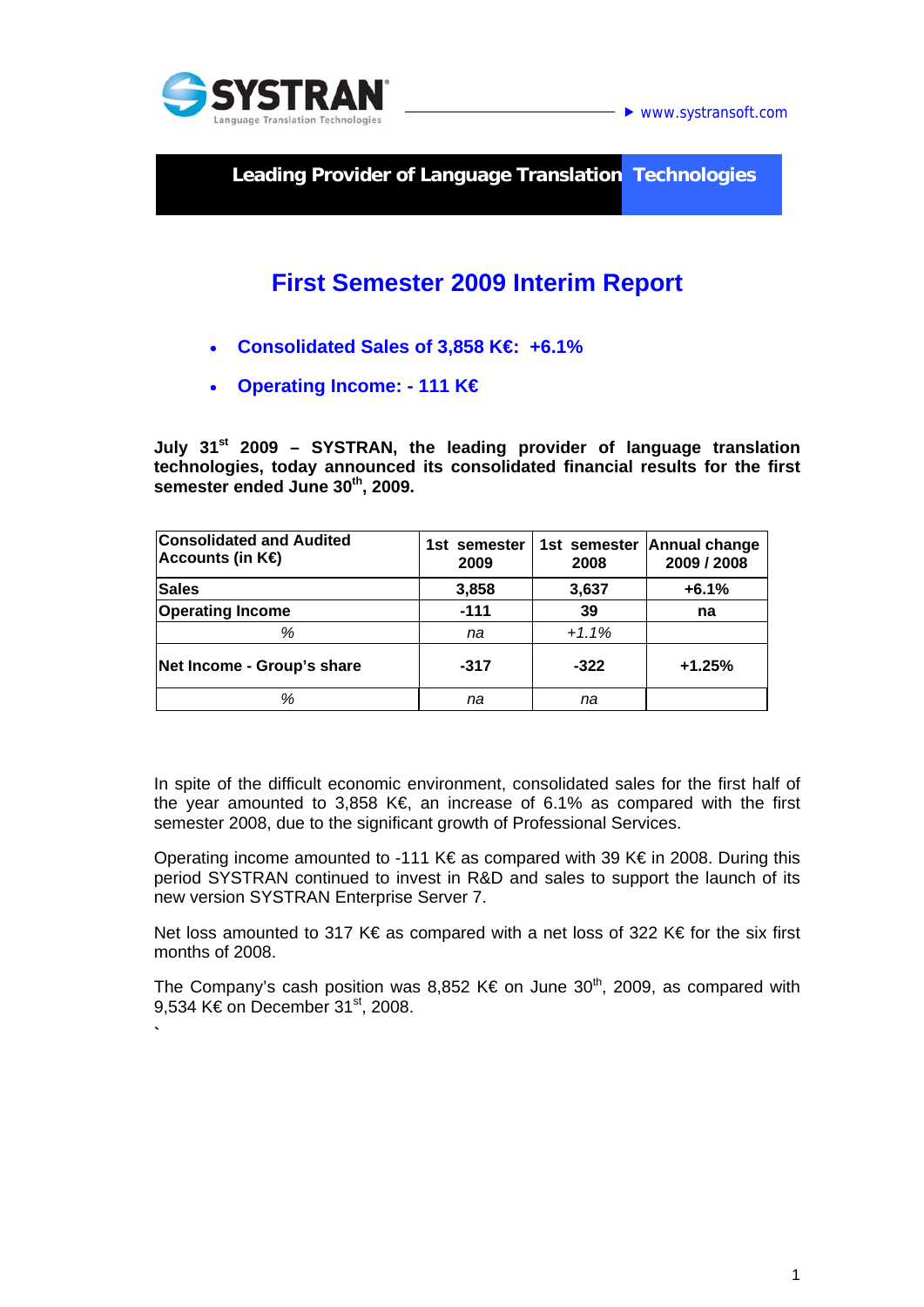| In $K \in$                   | 1st<br>semester<br>2009 | In<br>%<br>of total | 1st semester<br>2008 | In<br>%<br>of total | <b>Annual</b><br>change<br>2009/2008 |
|------------------------------|-------------------------|---------------------|----------------------|---------------------|--------------------------------------|
| <b>Software Publishing</b>   | 2,270                   | 58.8%               | 2,927                | 80.5%               | $-22.4%$                             |
| <b>Professional Services</b> | 1,588                   | 41.2%               | 710                  | 19.5%               | $+123.7%$                            |
| <b>Consolidated Sales</b>    | 3,858                   | 100.0%              | 3,637                | 100.0%              | $+6.1%$                              |

## **Activities - First Semester 2009**

Sales generated from software licenses totaled 2,270 K€, a decrease of 22.4% as compared with the first semester of 2008. This decrease is the result of a decline in Desktop Product sales as the current version 6 desktop products near the end of its lifecycle.

Professional Services sales amounted to 1,588 K€ as compared with 710 K€ for the same period last year, an increase of 123.7%. This reflects the impact of new orders received from the US Federal Government in 2008.

During the first semester of 2009 SYSTRAN launched the new version 7 of its Server Products including its new hybrid machine translation engine. Specially designed to meet enterprises needs, this new version provides better translations by combining the advantages of linguistic technology with self-learning statistical techniques. This launch occurred during the second quarter and had little impact on this period's license revenue.

## **Outlook**

SYSTRAN's efforts are now focused on the sale and marketing of the version 7 Server Products, expected to drive revenue growth from Corporate customers.

The growth demonstrated during the first half of the year should continue, without taking into account the impact of the Euro / US Dollar foreign exchange translation,

We expect version 7 launch to increase license sales during the second quarter and be equivalent or higher to 2008.

Professional Services sales for the second semester should be equivalent or slightly lower than the second semester of 2008.

As a result, the current operating income for the second half of 2009 and the year 2009 should be positive. Nevertheless, there is a high degree of uncertainty concerning this outlook because of the current economic environment and the absence of visibility on the Euro / US Dollar exchange rate.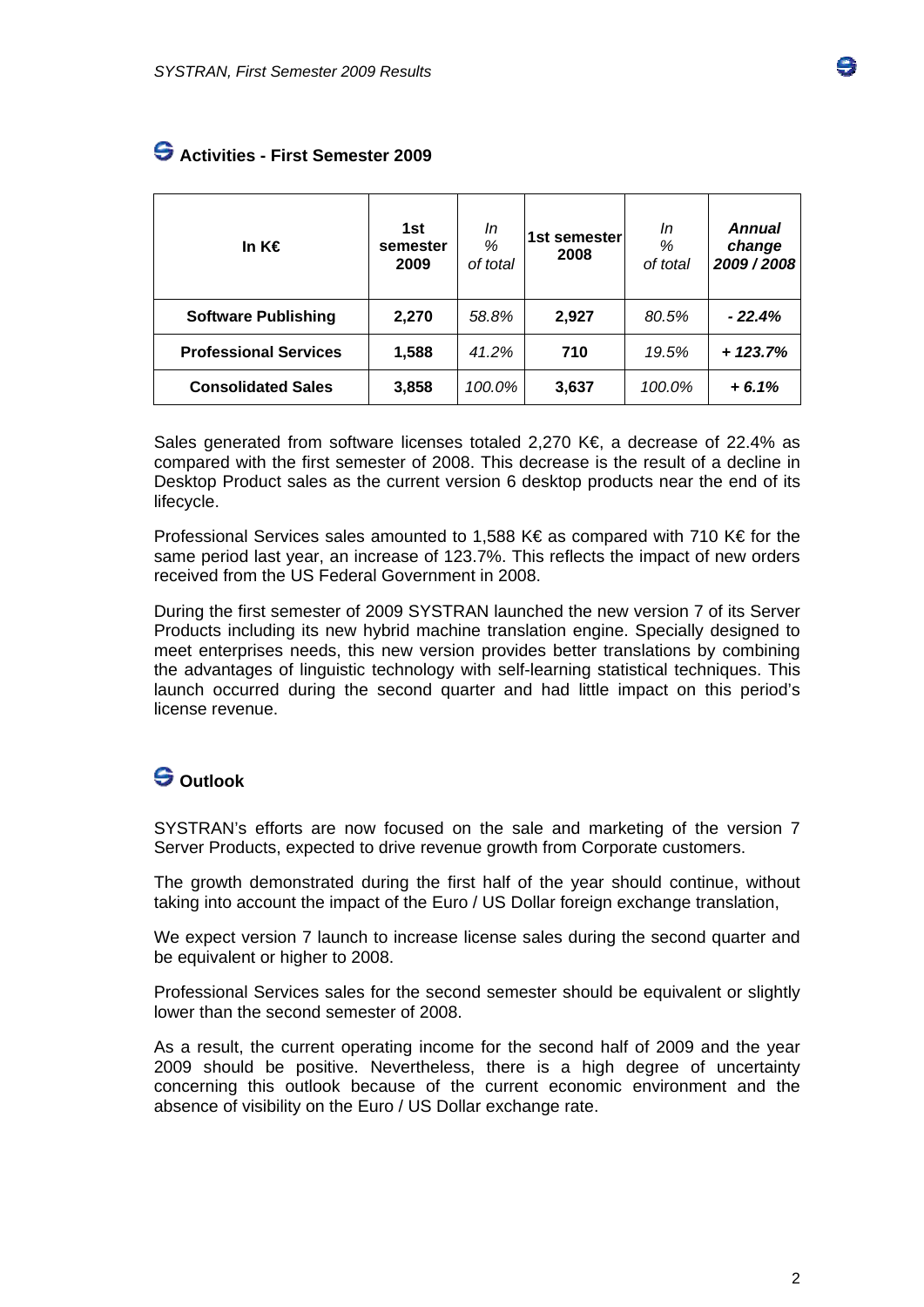

SYSTRAN is the market leading provider of language translation software products and solutions for the desktop, enterprise and Internet.

Use of SYSTRAN products and solutions enhance multilingual communication and increase user productivity. SYSTRAN delivers real-time language solutions for search, content management, online customer support, intra or inter company collaboration, and eCommerce.

With the ability to facilitate communication in 52 language combinations and in 20 vertical domains, SYSTRAN's software is the choice of leading global corporations, portals including Apple, Yahoo! and AltaVista, and public agencies such as the US Intelligence Community and the European Commission.

SYSTRAN has been pioneering advances in machine translation for over four decades. Its latest achievement, SYSTRAN Hybrid MT, combines the predictability and language consistency of rule-based machine translation with the fluency of statistical MT.

SYSTRAN is headquartered in Paris, France with a North American office located in San Diego, California, USA.

SYSTRAN (Code ISIN FR0004109197, Bloomberg: SYST NM, Reuters: SYTN.LN) is listed on EuroNext Paris, Compartiment C.

For more information, visit www.systransoft.com

## *Contact*

Dimitris SABATAKAKIS, Chairman & CEO Telephone: +33 (0)1 47 96 86 86 Fax: +33 (0)1 46 98 00 59 Email: sabatakakis@systran.fr

Results for the third quarter of 2009 will be announced on November  $6<sup>th</sup>$ , 2009.

This Press Release is available for download at: http://www.systransoft.com/systran/investors/press-releases

Half-Year financial report is available for download at: http://www.systransoft.com/systran/investors/financial-report/half-year